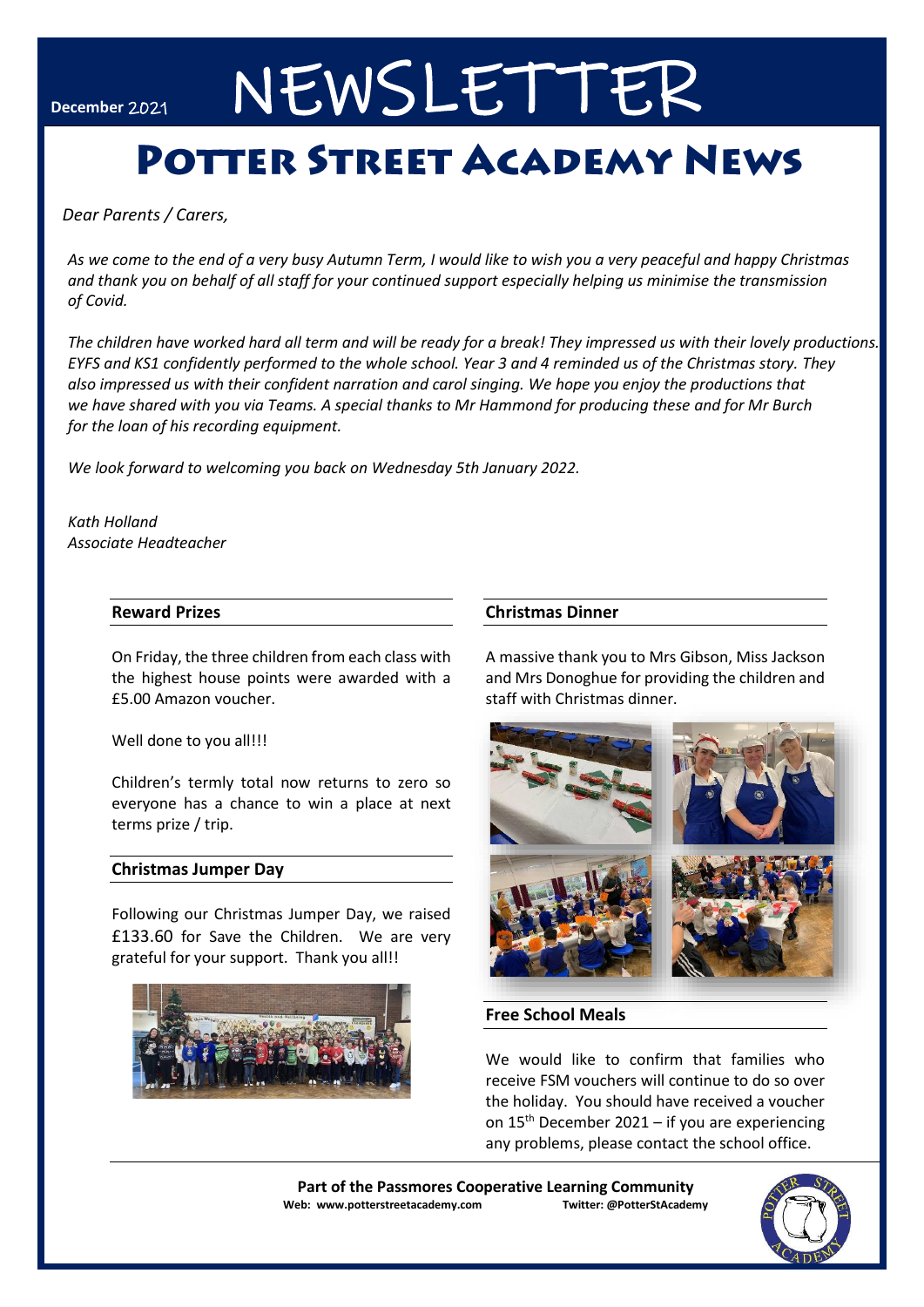#### **Government Guidance**

Please see the below letter regarding Government Guidance on close contacts of confirmed cases of coronavirus.

14th December 2021

#### *Dear Parents and Carers,*

*I am writing to advise you of the changes to Government guidance issued earlier today. Close contacts of confirmed cases of Coronavirus* 

*From today, the Government has changed the rules regarding anyone identified as a close contact of a confirmed, positive Coronavirus case. These rules apply to close contacts of both the Delta and Omicron variants.* 

*Any child (aged between five and 18 years and six months) who is identified by NHS Test and Trace as a close contact of a COVID-19 case does not need to self-isolate.* 

*Instead, they should continue to attend their school, but are strongly encouraged to take daily Lateral Flow Device (LFD) tests for seven days. If your child tests positive on an LFD test, they child should isolate immediately, and you should book a PCR test for them online: PCR Test Booking. Children awaiting a PCR test result should not attend school.* 

*Children under 5 years are exempt from selfisolation and do not need to take part in daily testing of close contacts.* 

*If your child is currently in isolation having been identified as a close contact, they can come out of isolation but are strongly advised to take LFD tests for the remaining period of the original isolation.* 

#### *Children with Coronavirus symptoms*

*If your child has COVID-19 symptoms it remains the case that they should stay at home and selfisolate immediately. They should take a PCR test as soon as possible. If this PCR test result is positive, they must continue to self-isolate.* 

#### *Asymptomatic testing of children*

*There is no change to the approach to asymptomatic testing. We continue to strongly encourage all staff, students (primary, secondary and further education students) and all households to take part in regular testing if they are not showing symptoms. This will help to reduce the risk of the virus unknowingly entering the school community.* 

*You can access free LFD tests in a number of ways, including at the local LFD site in your district, by collecting a home LFD kit from a test site, or by ordering online. More information can be found here: Regular Rapid Lateral Flow Coronavirus (Covid-19) Tests.* 

#### *Preparation for the start of the new term in January*

*We would encourage your child to continue to undertake twice weekly LFD tests during the school holiday and prior to returning to their setting in January. With social mixing during the holiday period, it is vital that we support a successful start to the new term.*

*We appreciate that the changes in guidance can cause anxiety for some but it is important that the education of our children is prioritised this academic year. The likelihood of serious illness in children is extremely low and after many months of serious disruption, the DfE and the Local Authority continue to be committed to ensuring that all children and young people in Essex have every opportunity to thrive.* 

Part of the Passmores Cooperative Learning Community<br>eb: www.potterstreetacademy.com **Intiter:** @PotterStAcademy **Web: www.potterstreetacademy.com** 

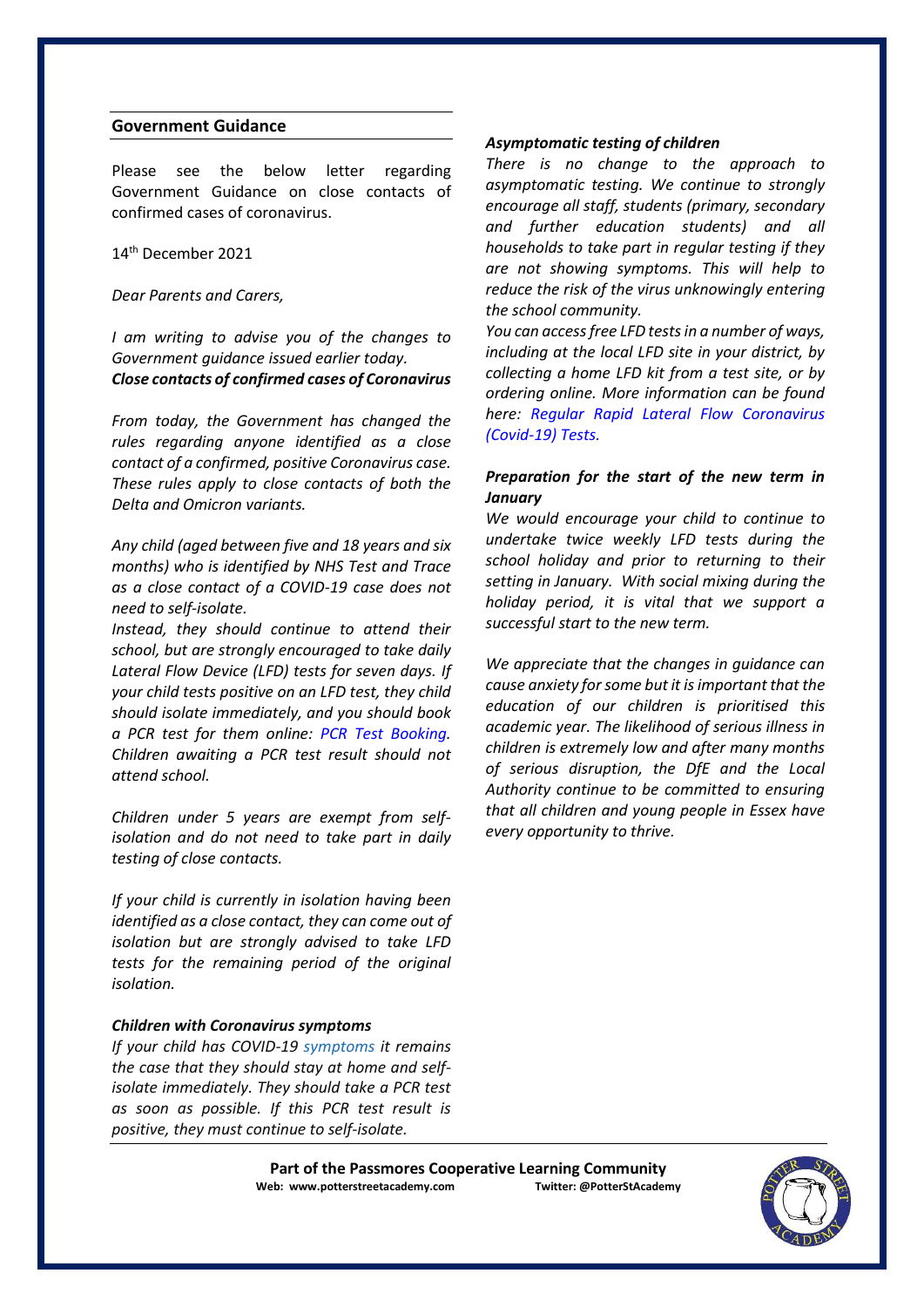### **House Points**

Children are busy earning house points by showing how well they keep the school values – responsibility, respect, resilience and relationships.



Congratulations Unicorn House for winning the House trophy with the most house points during all of Autumn term.



#### **Attendance**

Well done to Griffin House for achieving the best attendance for the Autumn term.



#### **School Values**

Well done to Dragon House for winning the School Values trophy for the Autumn Term.



#### **Year 2 – Colchester Zoo**

On Friday 10th December Year 2 children had a wonderful time at Colchester Zoo! They saw sea lions, elephants, leopards, giraffes and hippos to name a few! They met Mittens the elf who was trying to find some animals to help fly Santa's sleigh. We met two penguins who were very cute! However, along with the zoo keepers they decided that penguins weren't best for the job as they live in the South Pole and cannot fly!!

The children were really well behaved so Santa put them on the good list and they all had a surprise present to end the day!

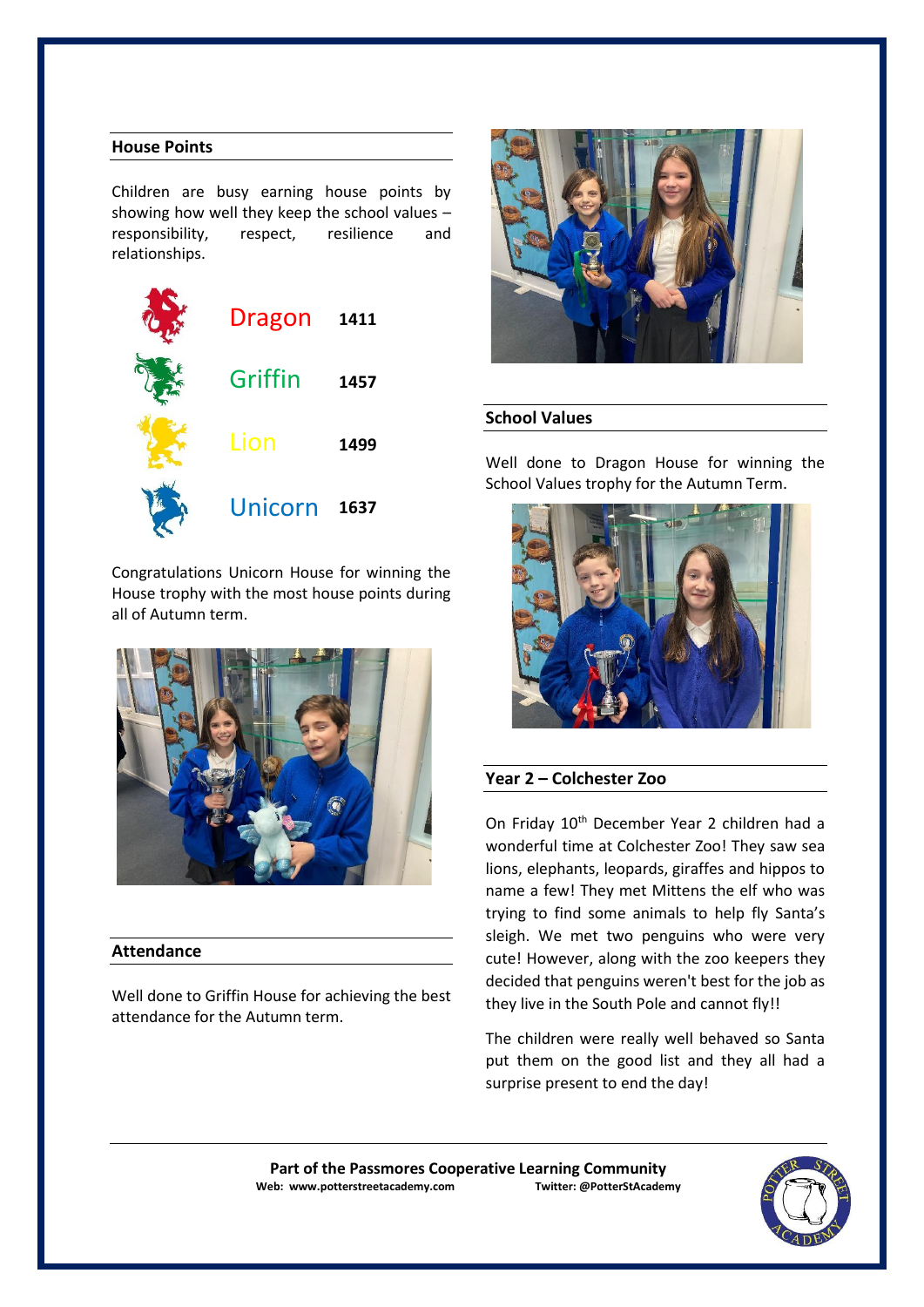

#### **Pantomime 2021**

The children watched with awe and loved every moment of the Pantomime, Aladdin. All the children were involved from the start and loved joining in the story telling and the songs.

#### **PTA Christmas Raffle**

A big thank you to the PTA for organising this and thank you to our parents and community for their donations of raffle prizes.

#### **Potter Street Art Gallery**



We were so proud of all the amazing artwork that the children produced, the children were very excited to showcase their pieces!!

A huge thank you to Mrs Navia, who organised this event and to Mrs Rosie Jones who taught the art units that resulted in such beautiful work. Thank you to all families who took time to briefly visit the gallery with your child and purchase your child's work.

### **Harlow Holiday Lunch Clubs for the Christmas Holidays**

Please see the email that has been sent to all parents / carers.

#### **Time to Say Goodbye**

As we approach the end of term, we will be saying goodbye to Mrs Navia.

Mrs Navia is leaving to move onto pastures new We thank her for all her hard work and support, she will be missed.

*And hello to* …. Mr Williams who will be joining Year 4 as the class teacher in January.

#### **Clubs**

Extra - curricular clubs for children will start again in the middle of January. Mrs Gant will send out details of these at the beginning of the new term.